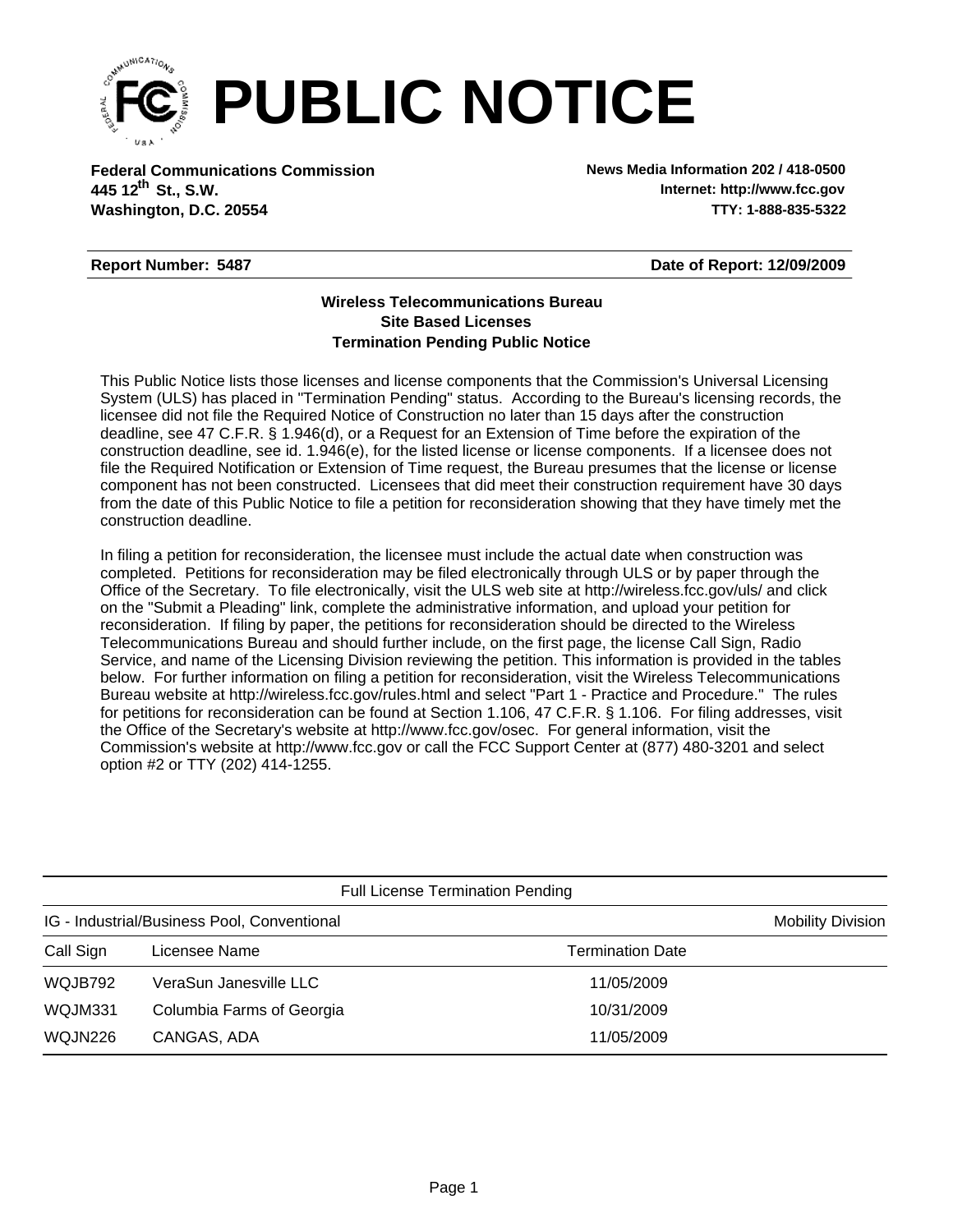|                | <b>Full License Termination Pending</b>                     |                  |                           |   |                                     |
|----------------|-------------------------------------------------------------|------------------|---------------------------|---|-------------------------------------|
| TP - TV Pickup |                                                             |                  |                           |   | <b>Broadband Division</b>           |
| Call Sign      | Licensee Name                                               |                  | <b>Termination Date</b>   |   |                                     |
| <b>WQIS480</b> | JOHNSON BROADCASTING OF DALLAS, INC.                        |                  | 11/01/2009                |   |                                     |
|                | YO - Other Indust/Land Transp. 806-821/851-866 MHz, Trunked |                  |                           |   | <b>Mobility Division</b>            |
| Call Sign      | Licensee Name                                               |                  | <b>Termination Date</b>   |   |                                     |
| <b>WQBM457</b> | MIDAMERICAN ENERGY COMPANY                                  | 11/04/2009       |                           |   |                                     |
|                | YU - Business, 896-901/935-940 MHz, Trunked                 |                  |                           |   | <b>Mobility Division</b>            |
| Call Sign      | Licensee Name                                               |                  | <b>Termination Date</b>   |   |                                     |
| WQBL772        | Station Casinos, Inc. Debtor in Possession                  | 11/02/2009       |                           |   |                                     |
|                | <b>Location Termination Pending</b>                         |                  |                           |   |                                     |
|                |                                                             |                  |                           |   |                                     |
| Call Sign      | Licensee Name                                               | City<br>Latitude | <b>State</b><br>Longitude | # | <b>Location Termination</b><br>Date |

|                        |                                             | <b>Frequency Termination Pending</b> |                           |                |           |                          |
|------------------------|---------------------------------------------|--------------------------------------|---------------------------|----------------|-----------|--------------------------|
|                        | IG - Industrial/Business Pool, Conventional |                                      |                           |                |           | <b>Mobility Division</b> |
| Call Sign<br>Stn Class | Licensee Name<br>Lower/Upper Frequency      | City<br>Latitude                     | <b>State</b><br>Longitude | Loc.<br>Path # | Ant.<br># | Termination<br>Date      |
| KA3849                 | Philadelphia Gas Works                      |                                      |                           | 1              | 1         | 09/30/2009               |
| <b>MO</b>              | 152.33750000                                |                                      |                           |                |           |                          |
| KA3849                 | Philadelphia Gas Works                      |                                      |                           | 1              | 1         | 09/30/2009               |
| <b>MO</b>              | 153.05750000                                |                                      |                           |                |           |                          |
| KA3849                 | Philadelphia Gas Works                      |                                      |                           | 1              | 1         | 09/30/2009               |
| <b>MO</b>              | 153.29750000                                |                                      |                           |                |           |                          |
| KA3849                 | Philadelphia Gas Works                      |                                      |                           | 1              | 1         | 09/30/2009               |
| <b>MO</b>              | 153.40250000                                |                                      |                           |                |           |                          |
| KA3849                 | Philadelphia Gas Works                      |                                      |                           | 1              | 1         | 09/30/2009               |
| <b>MO</b>              | 153.41750000                                |                                      |                           |                |           |                          |
| KA3849                 | Philadelphia Gas Works                      |                                      |                           | 1              | 1         | 09/30/2009               |
| <b>MO</b>              | 153.46250000                                |                                      |                           |                |           |                          |
| <b>KGA371</b>          | Philadelphia Gas Works                      | PHILADELPHI/ PA                      |                           |                | 1         | 09/30/2009               |
| FB                     | 153.40250000                                | 39-59-8.4 N                          | 75-8-47.6 W               |                |           |                          |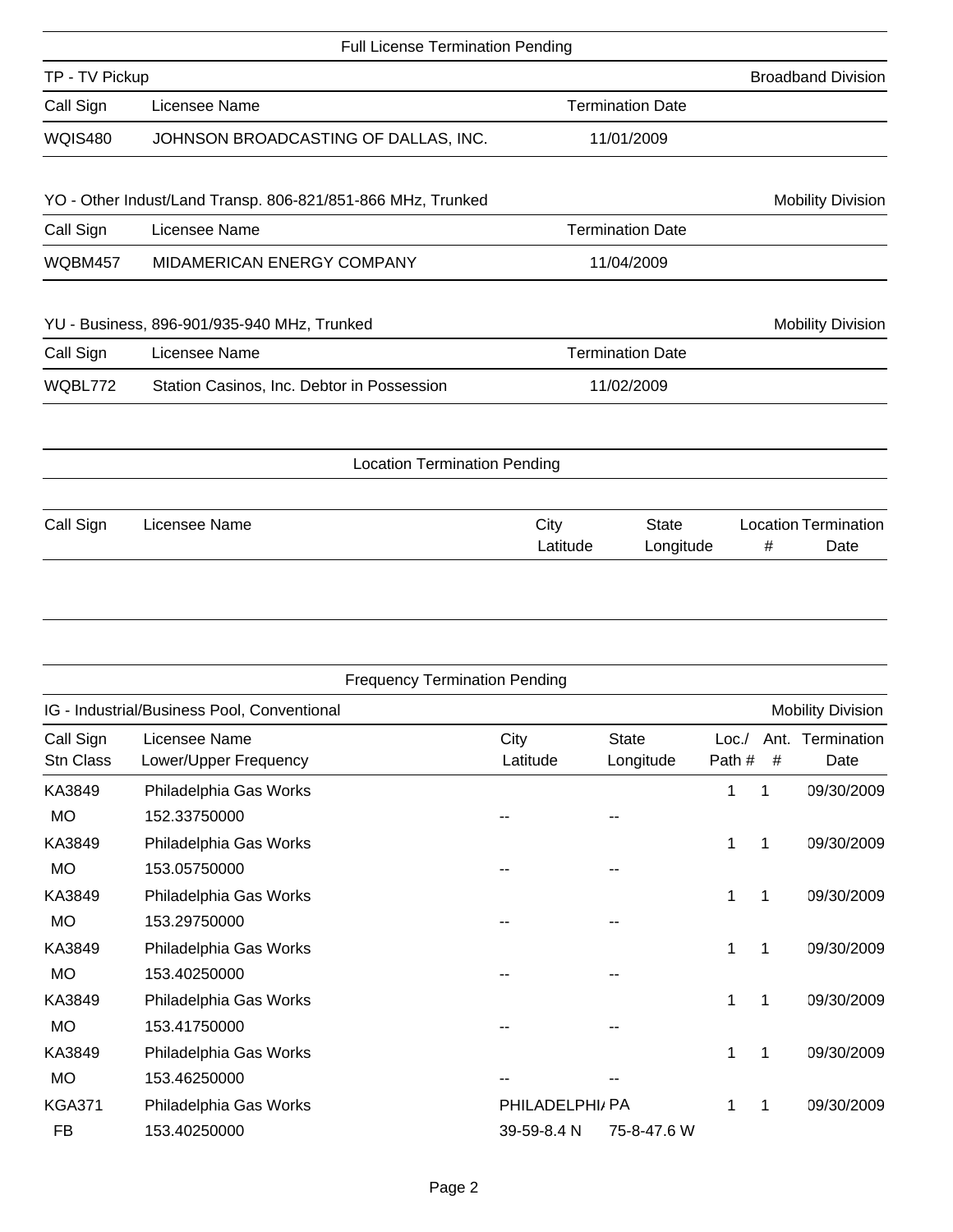## Frequency Termination Pending

|                        | IG - Industrial/Business Pool, Conventional | <b>Mobility Division</b>                                                                              |
|------------------------|---------------------------------------------|-------------------------------------------------------------------------------------------------------|
| Call Sign<br>Stn Class | Licensee Name<br>Lower/Upper Frequency      | City<br><b>State</b><br>Termination<br>Loc. /<br>Ant.<br>Path #<br>Latitude<br>#<br>Longitude<br>Date |
| <b>KGA371</b>          | Philadelphia Gas Works                      | PHILADELPHI/ PA<br>1<br>1<br>09/30/2009                                                               |
| <b>FB</b>              | 153.41750000                                | 39-59-8.4 N<br>75-8-47.6 W                                                                            |
| <b>KGB320</b>          | Philadelphia Gas Works                      | PHILADELHIA PA<br>1<br>1<br>09/30/2009                                                                |
| <b>FB</b>              | 153.55250000                                | 39-59-4.4 N<br>75-5-13.6 W                                                                            |
| <b>KGB320</b>          | Philadelphia Gas Works                      | PHILADELHIA PA<br>1<br>09/30/2009<br>1                                                                |
| <b>FB</b>              | 153.56750000                                | 39-59-4.4 N<br>75-5-13.6 W                                                                            |
| <b>KGB321</b>          | Philadelphia Gas Works                      | PHILADELPHI/ PA<br>1<br>1<br>09/30/2009                                                               |
| <b>FB</b>              | 153.05750000                                | 40-3-12.4 N<br>75-11-35.6 W                                                                           |
| <b>KGB321</b>          | Philadelphia Gas Works                      | PHILADELPHI/ PA<br>1<br>09/30/2009<br>1                                                               |
| <b>FB</b>              | 153.29750000                                | 40-3-12.4 N<br>75-11-35.6 W                                                                           |
| <b>KGB551</b>          | Philadelphia Gas Works                      | PHILADELPHI/ PA<br>09/30/2009<br>1<br>1                                                               |
| <b>FB</b>              | 153.05750000                                | 40-3-53.1 N<br>75-3-5.4 W                                                                             |
| <b>KGB551</b>          | Philadelphia Gas Works                      | PHILADELPHI/ PA<br>1<br>1<br>09/30/2009                                                               |
| <b>FB</b>              | 153.29750000                                | 40-3-53.1 N<br>75-3-5.4 W                                                                             |
| <b>KGG727</b>          | Philadelphia Gas Works                      | PHILADELPHI/ PA<br>1<br>1<br>09/30/2009                                                               |
| <b>FB</b>              | 153.40250000                                | 40-1-41.4 N<br>75-10-1.6 W                                                                            |
| <b>KGG727</b>          | Philadelphia Gas Works                      | PHILADELPHI/ PA<br>1<br>09/30/2009<br>1                                                               |
| <b>FB</b>              | 153.41750000                                | 40-1-41.4 N<br>75-10-1.6 W                                                                            |
| <b>KGX814</b>          | Philadelphia Gas Works                      | PHILADELPHI/ PA<br>1<br>1<br>09/30/2009                                                               |
| <b>FB</b>              | 152.33750000                                | 40-3-53.1 N<br>75-3-5.4 W                                                                             |
| <b>KGX814</b>          | Philadelphia Gas Works                      | PHILADELPHI/ PA<br>1<br>09/30/2009<br>1                                                               |
| <b>FB</b>              | 153.46250000                                | 40-3-53.1 N<br>75-3-5.4 W                                                                             |
| <b>KGY413</b>          | Philadelphia Gas Works                      | PHILADELPHI/ PA<br>1<br>1<br>09/30/2009                                                               |
| <b>FB</b>              | 152.33750000                                | 39-59-4.4 N<br>75-5-13.6 W                                                                            |
| <b>KGY413</b>          | Philadelphia Gas Works                      | PHILADELPHI/ PA<br>1<br>09/30/2009<br>1                                                               |
| <b>FB</b>              | 153.46250000                                | 39-59-4.4 N<br>75-5-13.6 W                                                                            |
| <b>KGY414</b>          | Philadelphia Gas Works                      | PHILADELPHI/ PA<br>1<br>$\mathbf{1}$<br>09/30/2009                                                    |
| <b>FB</b>              | 152.33750000                                | 39-59-8.4 N<br>75-8-47.6 W                                                                            |
| <b>KGY414</b>          | Philadelphia Gas Works                      | PHILADELPHI/ PA<br>1<br>09/30/2009<br>1                                                               |
| FB                     | 153.46250000                                | 39-59-8.4 N<br>75-8-47.6 W                                                                            |
| <b>KGY417</b>          | Philadelphia Gas Works                      | PHILADELHIA PA<br>09/30/2009<br>1<br>1                                                                |
| <b>FB</b>              | 152.33750000                                | 40-1-41.4 N<br>75-10-1.6 W                                                                            |
| <b>KGY417</b>          | Philadelphia Gas Works                      | PHILADELHIA PA<br>1<br>1<br>09/30/2009                                                                |
| <b>FB</b>              | 153.46250000                                | 40-1-41.4 N<br>75-10-1.6 W                                                                            |
| <b>KMG368</b>          | Philadelphia Gas Works                      | PHILADELPHI/ PA<br>3<br>1<br>09/30/2009                                                               |
| <b>FB</b>              | 451.56250000                                | 40-3-10.4 N<br>75-11-35.6 W                                                                           |
| <b>KMG368</b>          | Philadelphia Gas Works                      | PHILADELPHI/PA<br>3<br>09/30/2009<br>1                                                                |
| FB                     | 451.58750000                                | 40-3-10.4 N<br>75-11-35.6 W                                                                           |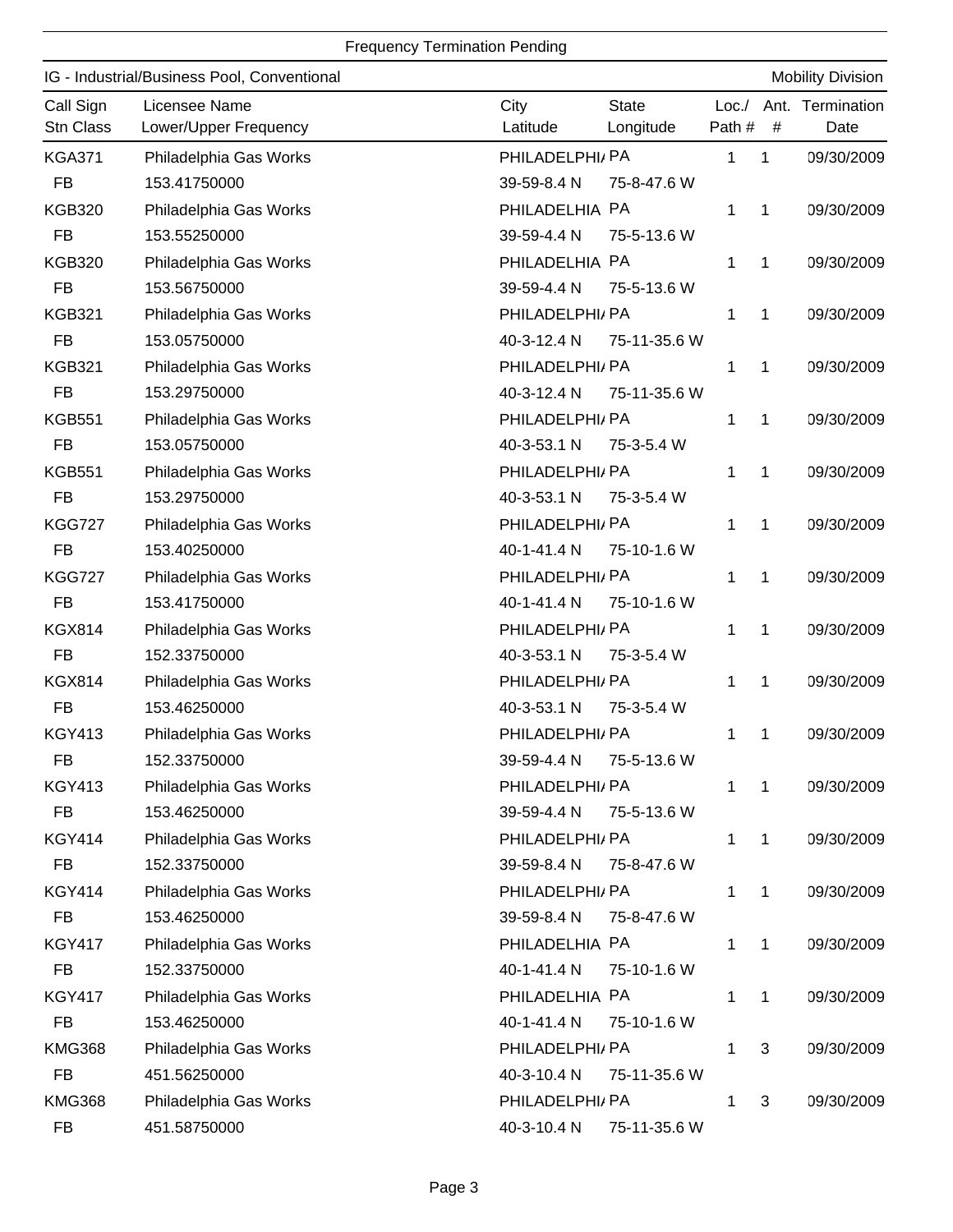## Frequency Termination Pending

|                        | IG - Industrial/Business Pool, Conventional |                  |                           |                 |              | <b>Mobility Division</b> |
|------------------------|---------------------------------------------|------------------|---------------------------|-----------------|--------------|--------------------------|
| Call Sign<br>Stn Class | Licensee Name<br>Lower/Upper Frequency      | City<br>Latitude | <b>State</b><br>Longitude | Loc./<br>Path # | #            | Ant. Termination<br>Date |
| <b>KMG368</b>          | Philadelphia Gas Works                      |                  |                           | $\overline{2}$  | 1            | 09/30/2009               |
| <b>MO</b>              | 451.56250000                                |                  |                           |                 |              |                          |
| <b>KMG368</b>          | Philadelphia Gas Works                      |                  |                           | $\overline{2}$  | 1            | 09/30/2009               |
| <b>MO</b>              | 451.57500000                                |                  |                           |                 |              |                          |
| <b>KMG368</b>          | Philadelphia Gas Works                      |                  |                           | $\overline{2}$  | 1            | 09/30/2009               |
| <b>MO</b>              | 451.58750000                                |                  |                           |                 |              |                          |
| <b>KMG368</b>          | Philadelphia Gas Works                      |                  |                           | $\overline{2}$  | 1            | 09/30/2009               |
| <b>MO</b>              | 456.56250000                                |                  |                           |                 |              |                          |
| <b>KMG368</b>          | Philadelphia Gas Works                      |                  |                           | $\overline{2}$  | 1            | 09/30/2009               |
| <b>MO</b>              | 456.57500000                                |                  |                           |                 |              |                          |
| <b>KMG368</b>          | Philadelphia Gas Works                      |                  |                           | 2               | 1            | 09/30/2009               |
| <b>MO</b>              | 456.58750000                                |                  |                           |                 |              |                          |
| <b>KMG368</b>          | Philadelphia Gas Works                      | PHILADELPHI/ PA  |                           | 4               | 1            | 09/30/2009               |
| <b>FB</b>              | 451.56250000                                | 39-59-4.4 N      | 75-5-13.6 W               |                 |              |                          |
| <b>KMG368</b>          | Philadelphia Gas Works                      | PHILADELPHI/PA   |                           | 4               | 1            | 09/30/2009               |
| <b>FB</b>              | 451.57500000                                | 39-59-4.4 N      | 75-5-13.6 W               |                 |              |                          |
| <b>KMG368</b>          | Philadelphia Gas Works                      | PHILADELPHI/ PA  |                           | 4               | 1            | 09/30/2009               |
| <b>FB</b>              | 451.58750000                                | 39-59-4.4 N      | 75-5-13.6 W               |                 |              |                          |
| KNAL276                | Philadelphia Gas Works                      | PHILADELPHI/ PA  |                           | 1               | 1            | 09/30/2009               |
| <b>FB</b>              | 153.55250000                                | 39-59-8.4 N      | 75-8-47.6 W               |                 |              |                          |
| KNAL276                | Philadelphia Gas Works                      | PHILADELPHI/ PA  |                           | 1               | 1            | 09/30/2009               |
| <b>FB</b>              | 153.56750000                                | 39-59-8.4 N      | 75-8-47.6 W               |                 |              |                          |
| <b>KRI845</b>          | Philadelphia Gas Works                      | PHILADELPHI/ PA  |                           | 1               | 1            | 09/30/2009               |
| <b>FB</b>              | 152.33750000                                | 40-3-10.4 N      | 75-11-35.6 W              |                 |              |                          |
| <b>KRI845</b>          | Philadelphia Gas Works                      | PHILADELPHI/ PA  |                           | 1               | $\mathbf 1$  | 09/30/2009               |
| <b>FB</b>              | 153.46250000                                | 40-3-10.4 N      | 75-11-35.6 W              |                 |              |                          |
| <b>KVE879</b>          | REHABILITATION INSTITUTE OF CHICAGO         | <b>CHICAGO</b>   | IL                        | 4               | $\mathbf 1$  | 06/06/2009               |
| <b>MO</b>              | 451.18750000                                | 41-53-43.1 N     | 87-37-8.2 W               |                 |              |                          |
| <b>KVE879</b>          | REHABILITATION INSTITUTE OF CHICAGO         | <b>CHICAGO</b>   | IL.                       | 4               | $\mathbf{1}$ | 06/06/2009               |
| <b>MO</b>              | 451.38750000                                | 41-53-43.1 N     | 87-37-8.2 W               |                 |              |                          |
| <b>KVE879</b>          | REHABILITATION INSTITUTE OF CHICAGO         | <b>CHICAGO</b>   | IL                        | 4               | 1            | 06/06/2009               |
| <b>MO</b>              | 451.48750000                                | 41-53-43.1 N     | 87-37-8.2 W               |                 |              |                          |
| <b>KVE879</b>          | REHABILITATION INSTITUTE OF CHICAGO         | <b>CHICAGO</b>   | IL.                       | 4               | 1            | 06/06/2009               |
| <b>MO</b>              | 451.68750000                                | 41-53-43.1 N     | 87-37-8.2 W               |                 |              |                          |
| <b>KVE879</b>          | REHABILITATION INSTITUTE OF CHICAGO         | <b>CHICAGO</b>   | IL.                       | 4               | $\mathbf{1}$ | 06/06/2009               |
| <b>MO</b>              | 451.71250000                                | 41-53-43.1 N     | 87-37-8.2 W               |                 |              |                          |
| WQJM232                | PERCO ROCK CO                               | Panguitch        | UT                        | 1               | 1            | 10/30/2009               |
| FB <sub>2</sub>        | 152.31500000                                | 37-43-24.9 N     | 112-39-18.9 W             |                 |              |                          |